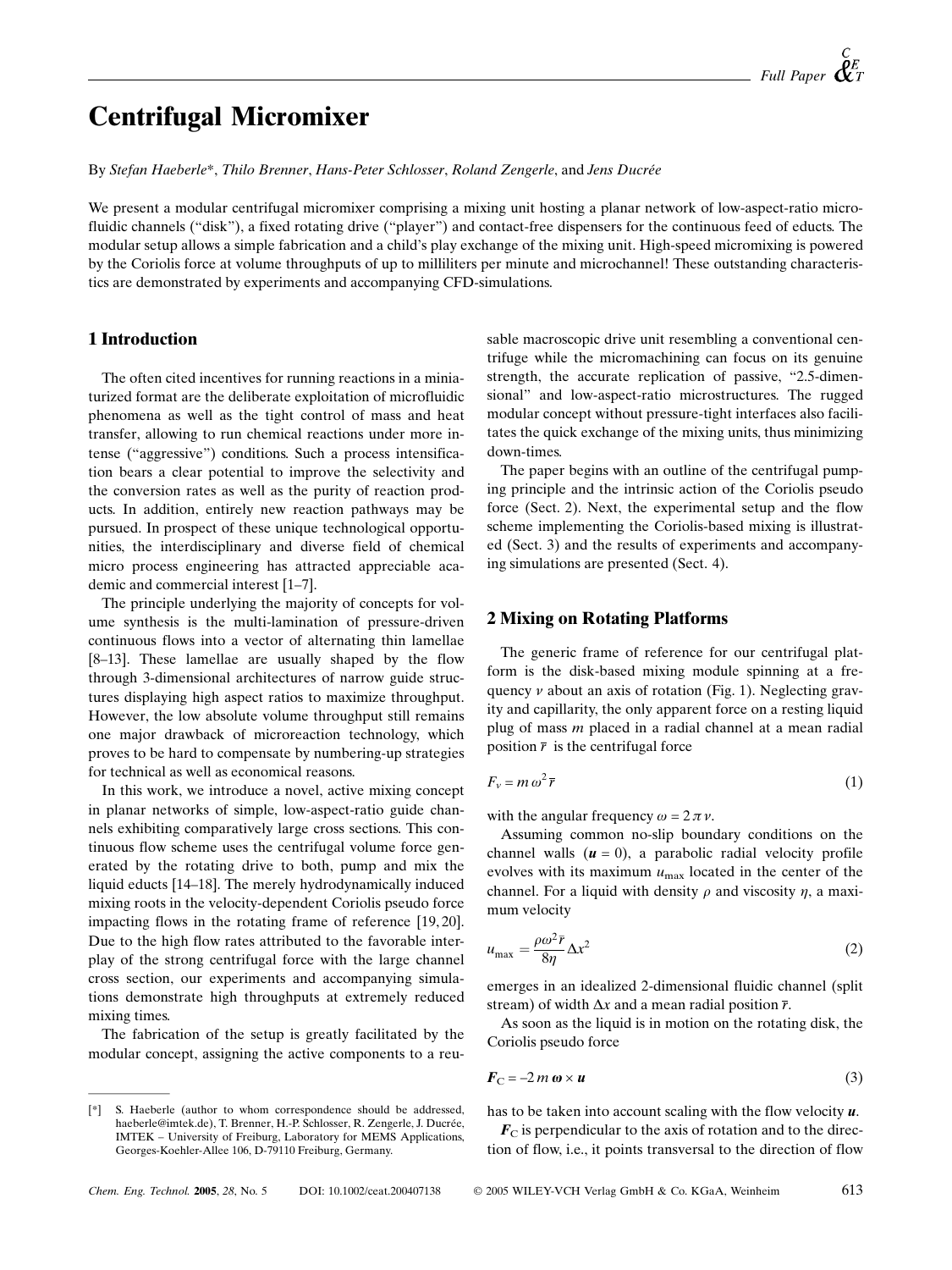

Figure 1. Two forces act on a flow as viewed in the rotating frame of reference, the centrifugal force  $\mathbf{F}_v$  and the Coriolis pseudo force  $\mathbf{F}_v$ . The interplay of the inhomogeneous force field  $F_C$  with the confining side wall leads to a transverse "stirring"  $u(F_C)$  within the mixing channel.

within the plane of the disk, and it peaks in the center of the channel at the maximum of the parabolic centrifugal flow profile.

The Coriolis force induces a transversal convection  $u(F_C)$ , which is confined by the side walls of the channel. Once arriving at the wall, the liquid must escape from the trailing liquid, which experiences a greater Coriolis force. It therefore travels backwards at the upper and lower part of the channel where it experiences the smallest Coriolis counter force.

This superposed perpendicular advective "stirring" adds to the radial movement of the liquid and thus increases the contact interface between the two liquid phases and enhances mixing. The effect is even more pronounced in low-(!) aspect-ratio channels since the enlargement of the contact interface scales with the width of the channel (see Fig.  $4$ ).

Beyond a certain threshold frequency

$$
v_{\rm th} = \frac{2\eta}{\pi \rho \,\Delta x^2} \tag{4}
$$

the transverse Coriolis force even dominates the axial centrifugal force due to the different scaling of the forces  $F_C \sim v^3$ and  $F_v \sim v^2$  with the frequency of rotation v. For a typical 200 um width microchannel and water as a sample liquid,  $v_{\text{th}}$ calculates to roughly 16 Hz.

Fig. 2 shows two color-tagged phases A and B merged at the beginning  $(0)$  of a channel in the simulation model (CFDRC-ACE+ [21]). After the fluid has passed a radial



Figure 2. CFD simulation (CFDRC-ACE+ [21]) of a radial, low-aspect ratio mixing channel rotating at  $\nu = -48$  Hz.

channel length of 10 mm  $(\circledcirc)$ , the contact interface is increased by a factor of 9 (from 65 to  $\sim$  600 um) and continues to grow along the channel (phase-folding).

#### **3 Setup and Flow Scheme**

The microfluidic disk containing the mixing structures is mounted on a conventional drive unit, e.g., a standard lab centrifuge. Cylindrical reservoirs are placed concentrically on top of the mixing module for receiving the educts, which are dispensed by a (quasi-) continuous liquid jet during rotation (see Fig. 3). From there, the liquid educts are drawn by the centrifugal force into the microstructures. At the outer



Figure 3. Schematic of the setup. The rotor unit ("disk") hosts the micromachined mixing structures. The liquid educts are continuously supplied by a free-jet dispenser to inlet reservoirs attached to the mixing module.

end of the mixing channel, the mixing product is centrifugally expelled from an orifice on the side surface of the module into the receiving vessel. The rotational symmetry of the mixing module strongly suggests a numbering up of mixing channels by a generic "wagon wheel" parallelization scheme.

The contact-free interfacing scheme obviates the need for pressure tight interconnects, thus shortening the down-time of the system and simplifying the maintenance of the modular setup of a reusable actuation unit and a possibly disposable mixing unit.

The simplest and intensively studied mixing structure comprises two different inlet channels, merged at a Y-conjunction into one common mixing channel (see Fig. 4) where the Coriolis-induced mixing process takes place. At the outer end of the channel, the mixing product is spun out of an orifice on the side surface of the module towards the wall of a receiving vessel (see Fig. 3). The asymmetry between the two inlet channels is described by a geometrical factor  $\beta$ . The centrifugal force  $\mathbf{F}_{\nu}$  propels the radial flow through the channels while the transitional forces  $\mathbf{F}_{\text{C}}$  and  $\mathbf{F}_{\text{clash}}$  determine the position as well as the shape of the interfacial surface between the flows at the junction. This initial interface subsequently impacts the flow rate ratios and the downstream mixing process, which is governed by the Coriolis force and diffusion.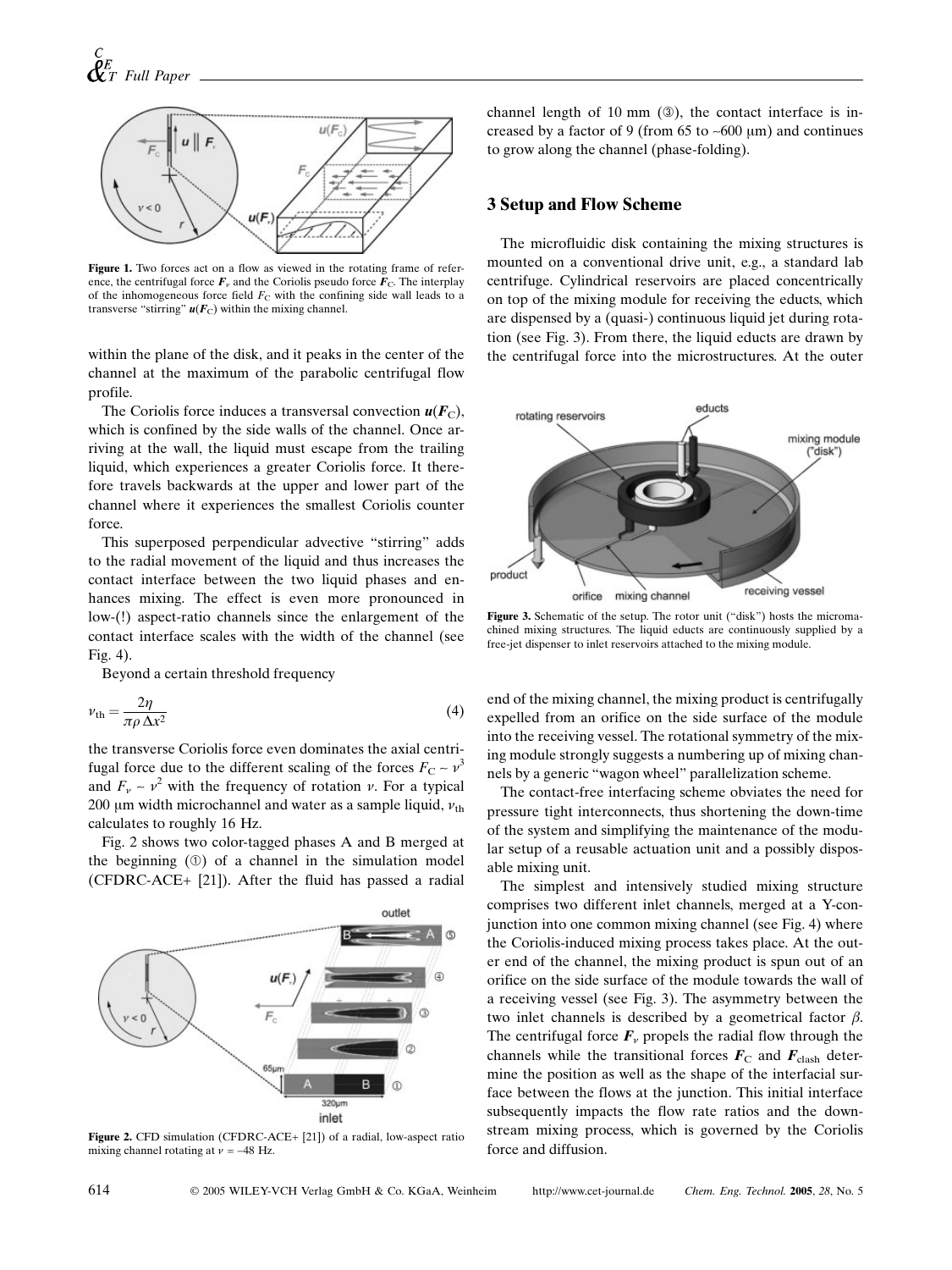

Figure 4. Layout of the Y-shaped mixing channel. Two separate inlet flows  $\phi_1$  and  $\phi_2$  are merged at an angle  $\alpha$ and then driven through the radial mixing channel.

# **4 Experimental Results and Simulations**

The micro reactor prototype has been experimentally qualified regarding volume throughput, mixing quality and flow rate ratios. Within the following sections, we present the main experimental results as well as the accompanying CFD-simulations (software package: CFDRC ACE+ V2004  $[21]$ ).

## **Throughput**

As expected, the flow rates through rotating microchannels scale with the square of the spinning frequency  $\nu$  (see Fig. 5). The composite outlet flow rate  $\phi_1 + \phi_2$  only depends on v, regardless of the sense of rotation.  $\phi_1 + \phi_2$  is furthermore proportional to the inverse of the overall fluidic resistance  $R_{\text{hd}}$  of the mixing structure  $(R_{\text{hd},\beta} = 0.55 \le R_{\text{hd},\beta} = 1.5)$ . Thus, the decrease of the flow rates towards elevated viscosities ( $R_{\text{hd}} \sim \eta$ ) can, for instance, be compensated by increasing the frequency of rotation. Extrapolation of the experimental data towards higher frequencies results in an extraordinarily high volume throughput of 1 ml per second and channel at 90 Hz. All simulations and experiments were carried out using water as sample liquid.



Figure 5. Left: The outlet flow rates through the radial mixing channel have been simulated and measured for two different asymmetric structures ( $\beta = 0.55$  and  $\beta = 1.5$ ). Right: The inlet flow ratio  $\phi_1/\phi_2$  is statically set between 0.7 and 1.4 ( $|\nu|$  < 60 Hz) by the geometric coefficient  $\beta$  and can be adjusted online by the frequency v. The experimental conditions become increasingly unstable and deviate from the simulations towards  $\beta < 1$ .

#### **Mixing Performance**

from the volume Apart throughput, the most important characteristics of a mixer are the homogeneity of the product. The mixing performance of the centrifugal micromixer has been determined using the formerly introduced competitive Villermaux reaction scheme [22]. This reaction allows the calculation of the micromixedness ratio  $\gamma$  repre-

senting the quality of mixing ( $\gamma = 0$  equals "no" mixing). The measured micromixedness ratios for the centrifugal Coriolis mixer range from 14 at a volume throughput of 0.1 mL  $s^{-1}$  to 807 at 0.97 mL  $s^{-1}$ . Compared to approximated values (interdigital mixer: 2313 at  $0.13$  mL s<sup>-1</sup>, caterpillar mixer: 148 at 0.67 mL  $s^{-1}$  [23]) of other micromixers, a previously unexplored region of high mixing quality at high volume throughput ("powermixing") is reached (see Fig. 6).

# **Process Control**

Active control of flow rates and flow ratios is of paramount interest in continuous flow microreactors. In our novel centrifugal mixing scheme, the flow ratio in the mixing channel (see Fig. 4) is statically defined by the asymmetry and the hydrodynamic resistances of the two inlet channels which are incorporated into the geometric coefficient  $\beta$ .

Furthermore, the flow rate ratio can be adjusted dynamically via the frequency of rotation  $\nu$ , utilizing different scaling of the impact forces with  $\nu$ . Namely, these are the centrifugal force  $\mathbf{F}_{\nu} \sim \nu^2$  governing the radial flow components and the resulting transversal force  $\mathbf{F}_{\text{clash}} + \mathbf{F}_{\text{C}}$  defining the position of the interfacial surface between the incoming flows at their first contact within the junction. The first constituent, the

"clash force"  $\mathbf{F}_{\text{clash}}$ , accounts for deviating pressure heads the across the inlet channels and the difference in the kinetic energies, i.e., the inertia of the so-induced substreams  $\phi_1$  and  $\phi_2$ . The other impact force is the Coriolis pseudo force  $\mathbf{F}_{C} \sim v^3$  whose direction is selected by the sign of  $\nu$ . Towards elevated  $\nu$ ,  $\vec{F}_C$  acts as a frequencyadjustable setscrew to shape the contact surface within the junction. Fig. 7 shows the dynamic control of flow ratio from 1.22 to 1.38 between frequencies of  $-35$  Hz and  $-5$  Hz, respectively.

Reversing the sense of rotation  $(\nu > 0)$ ,  $\mathbf{F}_{\rm C}$  now supports  $\mathbf{F}_{\rm clash}$  to

http://www.cet-journal.de

© 2005 WILEY-VCH Verlag GmbH & Co. KGaA, Weinheim